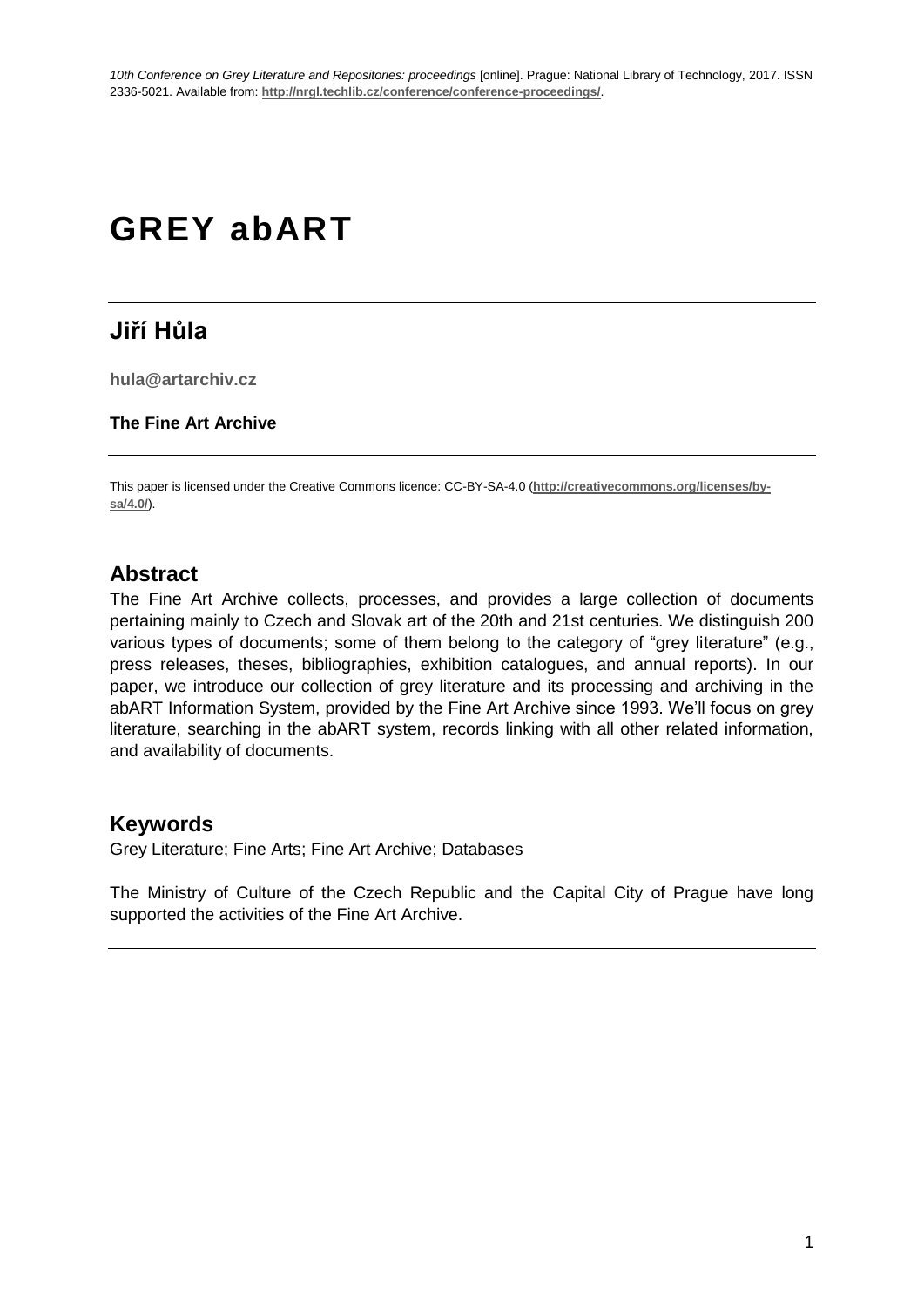# **Introduction**

The Fine Art Archive gathers, processes and makes available documents and information about contemporary fine art, predominantly Czech and Slovak. The history of the Archive stretches back to 1984, when it was established as part of the work done by the private Galerie H in Kostelec nad Černými lesy, since when it has become the largest specialised collection of this type in the country, holding hundreds of thousands of documents. The Archive is non-selective, in that it maintains and processes documents in this specific area that are generally not collected (for example, invitations to exhibitions, exhibition catalogues, death notices, documentary photographs and so on). The Archive currently holds hundreds of thousands of documents, making it the largest collection of documents specialising in this area in the country.

We store documents within the storage space of the National Library of Technology in Písnice, Prague 4. In addition to storage space, we also run a library that concentrates on fine arts at the DOX Centre of Contemporary Art in Prague's Holešovice district. The library at DOX also functions as a documentary and research centre, providing people with the opportunity to study documents from our archive, print them out, scan them and work in our abART database. The Archive has become essential to researchers, students, institutions and the general public.

The archived documents and processed information are/is used to prepare dissertations, biography entries, dictionaries and so on. The Archive also organises exhibitions, forums and talks, publishes catalogues, books (for example, *Edice Divadlo 1961–1970*, 2014; *Sídliště Solidarita*, 2014; *Zdenek Seydl a knihy*, 2015) and anthologies (*Výtvarné umění 1950–1971, 1990–1996*, 2008; *Rovnoběžky a průsečíky*, 2010; *Cesty mohou býti rozličné*, 2015), and it cooperates with a number of galleries, museums and publishing houses (Academia, Arbor vitae, Gallery, Kant).

We obtain catalogues, invitations, books and other types of documents, including grey literature, by exchange or purchase. In 2016, we were also able to take possession of the uncommonly large and specialised library of the now-defunct *Ateliér* magazine.

#### **abART**

The Archive has been developing the abART Information System, which it fully owns since 2003 in order to process documents and information. abART was created as a result of the need to provide access to information found in collected documents that might be hard to find otherwise. It is a relational, universal, open database (in terms of time, geographical area and specialisation) that is based on atomisation of the data entered (breaking down into elements that cannot be further broken down) and its mutual interconnection.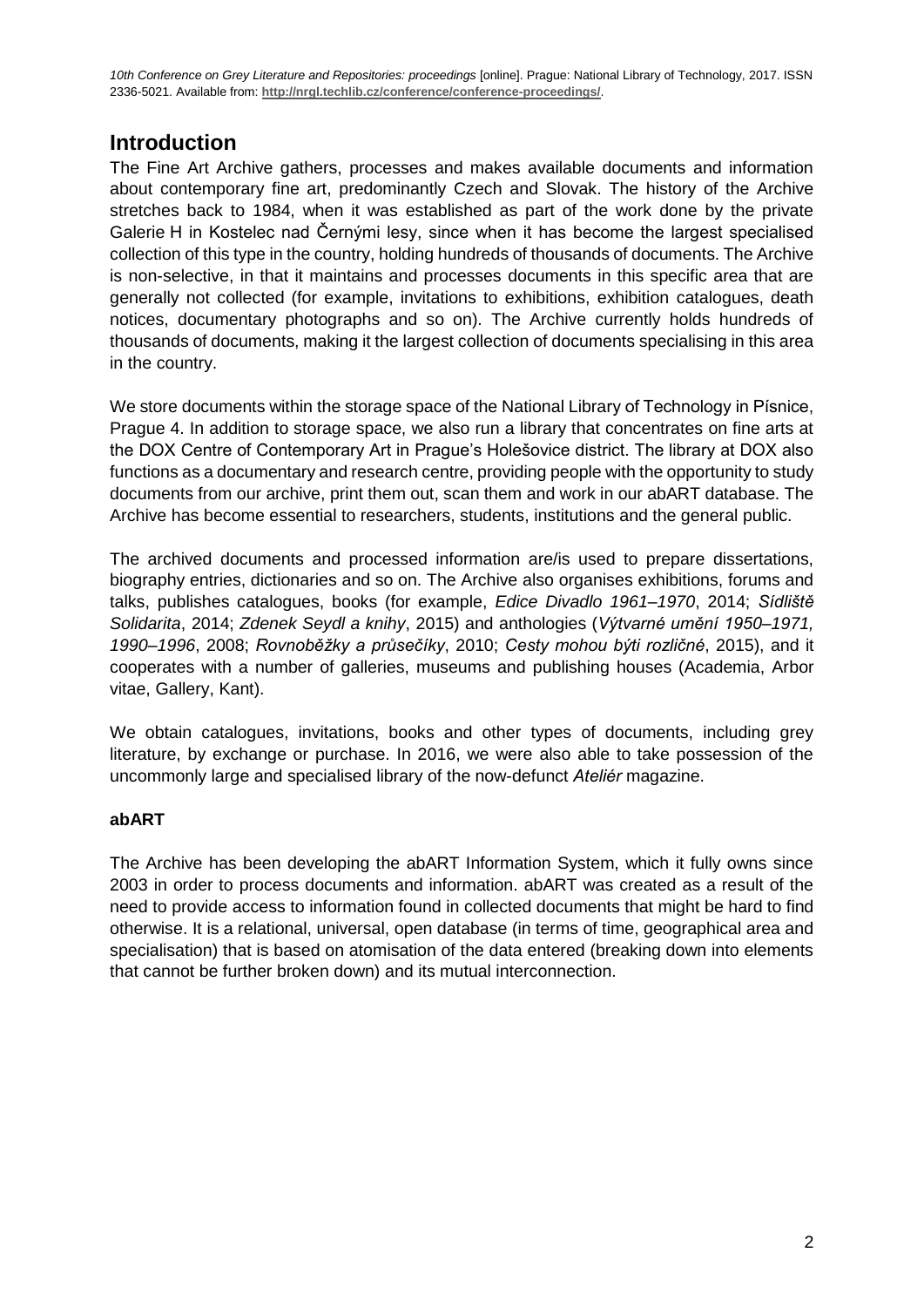Example:

Milan Kundera. *Majitelé klíčů. Hra o jednom dějství se čtyřmi vizemi* (The Owner of Keys. A Play of One Act with Four Visions).

Description of document: number of pages – 90, [2], Director's note added – 11, [1], cover dimensions *–* 190 × 120 mm year of publication *–* 1962 edition *–* 1 st number of copies *–* 4,200 volume number *–* 35 résumé – yes Identifiers: national bibliography number *–* cnb000623503 edition *–* Theatre language *–* Czech author *–* Milan Kundera (Epilogue) Otomar Krejča (Director's note) author of publication *–* Milan Kundera typographer – Jaroslav Fišer (cover) publisher – Orbis, Prague printer *–* Knihtisk, Prague location *–* Archive, typography, Theatre, volume 35 National Library, I 154373

A total of 143,313 persons were entered in abART at the end of September 2017, a total of 166,121 documents and 63,391 exhibitions and events processed and a total of 2,115,924 basic identifiers created. The target group of users is broad indeed *–* galleries, art historians, gallery owners, collectors, artists, journalists, state and municipal administration, Czech centres abroad, schools, libraries, tourist information centres and so on.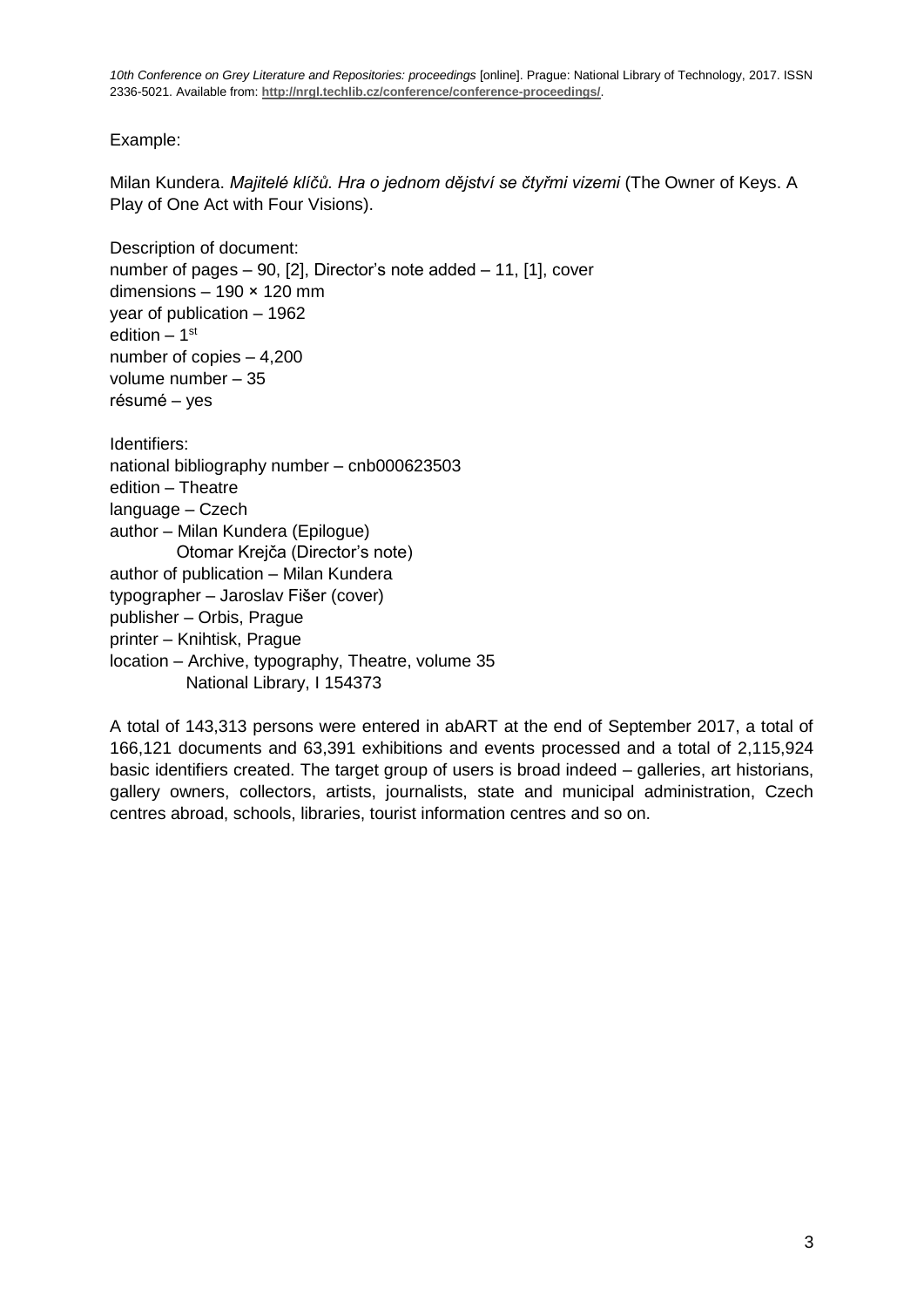

Figure 1 *–* The structure of abART

Code lists and identifier tables form the basis of the database structure of abART. Code lists of professions, languages, types of documents, types of exhibitions/events, key words, etc. are created in Czech and English and elements of the code lists of basic categories (person, group, institution, exhibition/event, document) are specified, if we are able to trace the original name, in the relevant language, including accents and special symbols. For example, Françoise Sagan, Ivo Andrić, Sławomir Mrożek, Poul Ørum, Akademia Sztuk Pięknych we Wrocławiu, Accademia Albertina delle Bele Arti Torino, Akademie der bildenden Künste, La transfiguration de l´art tchèque.

Translation into English is generated from the code lists based on a programme. It is also possible to broaden the browser version to include other languages.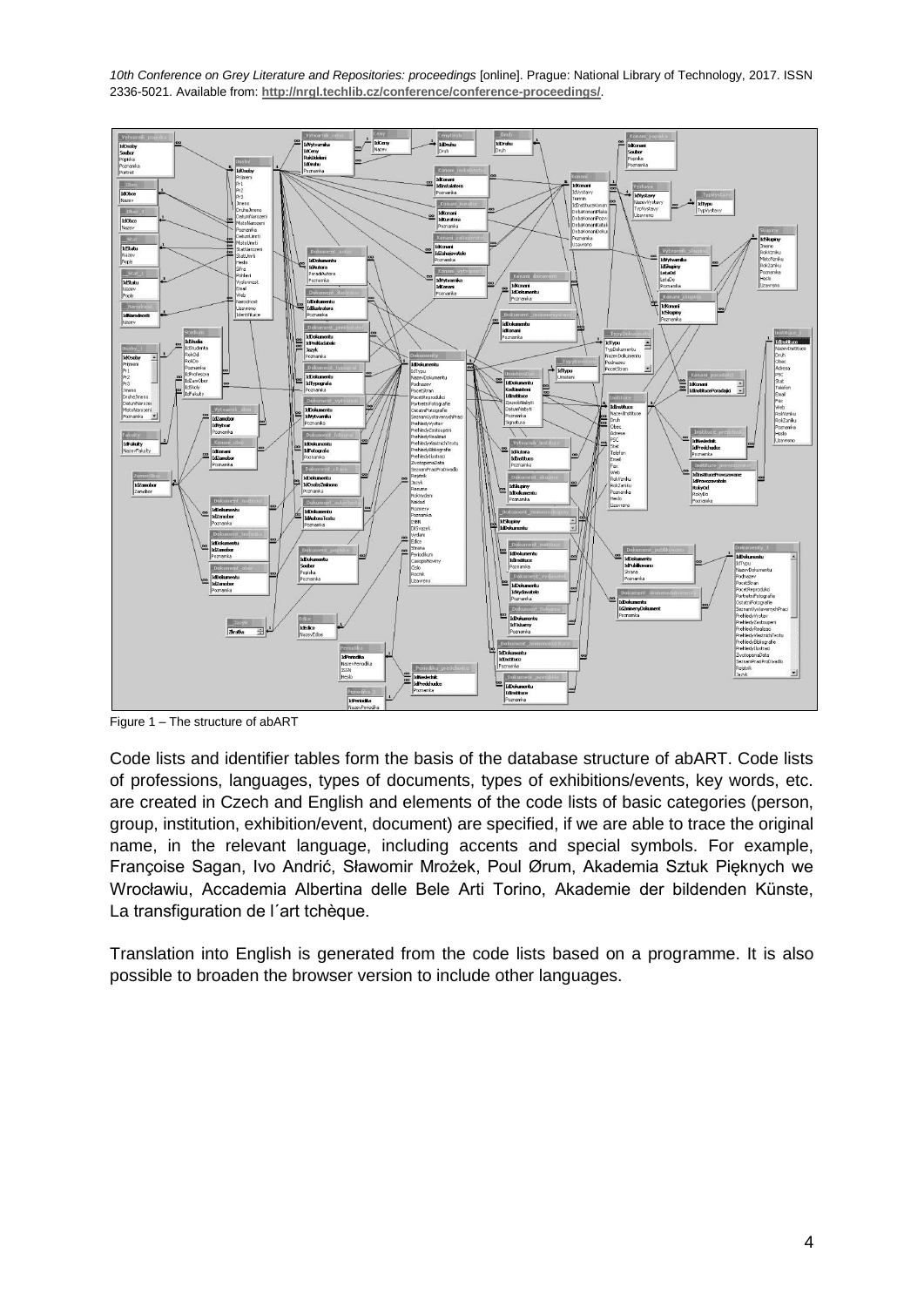

Figure 2 *–* English version

Elements of all categories are stated only once in the code lists, apart from the required duplicate records *–* elements cannot always be reliably determined. It is often difficult to properly connect elements from different categories. Indeed it is currently impossible at this time. In such cases, we establish a new element with at least minimal identification (for persons, e.g. writer, painter, author of a text, curator) and a link to the source. In 2011 we organised an exhibition related to this issue entitled "Velká jména" (Big Names) (Lhoták, Kolář, Kubíček, Novák, Sýkora) at the Lesser Tower of the DOX Centre of Contemporary Art. This was about how to distinguish and assign the right artist when there are 11 Lhotáks, 48 Sýkoras, 51 Kubíčeks, 93 Kolářs and 332 Nováks in abART. Corrections and additions, dividing two different elements or unifying duplicate records is done in abART at one place and is immediately projected in all identifiers created. The newly-entered information is ordered in the browser version in the relevant place according to the relevant regulation (for example, attendance at an exhibition in the list of exhibitors alphabetically according to the surname of the artist, an exhibition/event according to its time, the authorship of a book according to the year of publication, etc.). abART does not collect data and information mechanically *–* it always refers to the source and primarily to its own documents *–* only a small part of the archive has been processed thus far. Text, image and other files can also be attached to all elements in abART (persons, institutions, documents, groups, exhibitions/events, terms).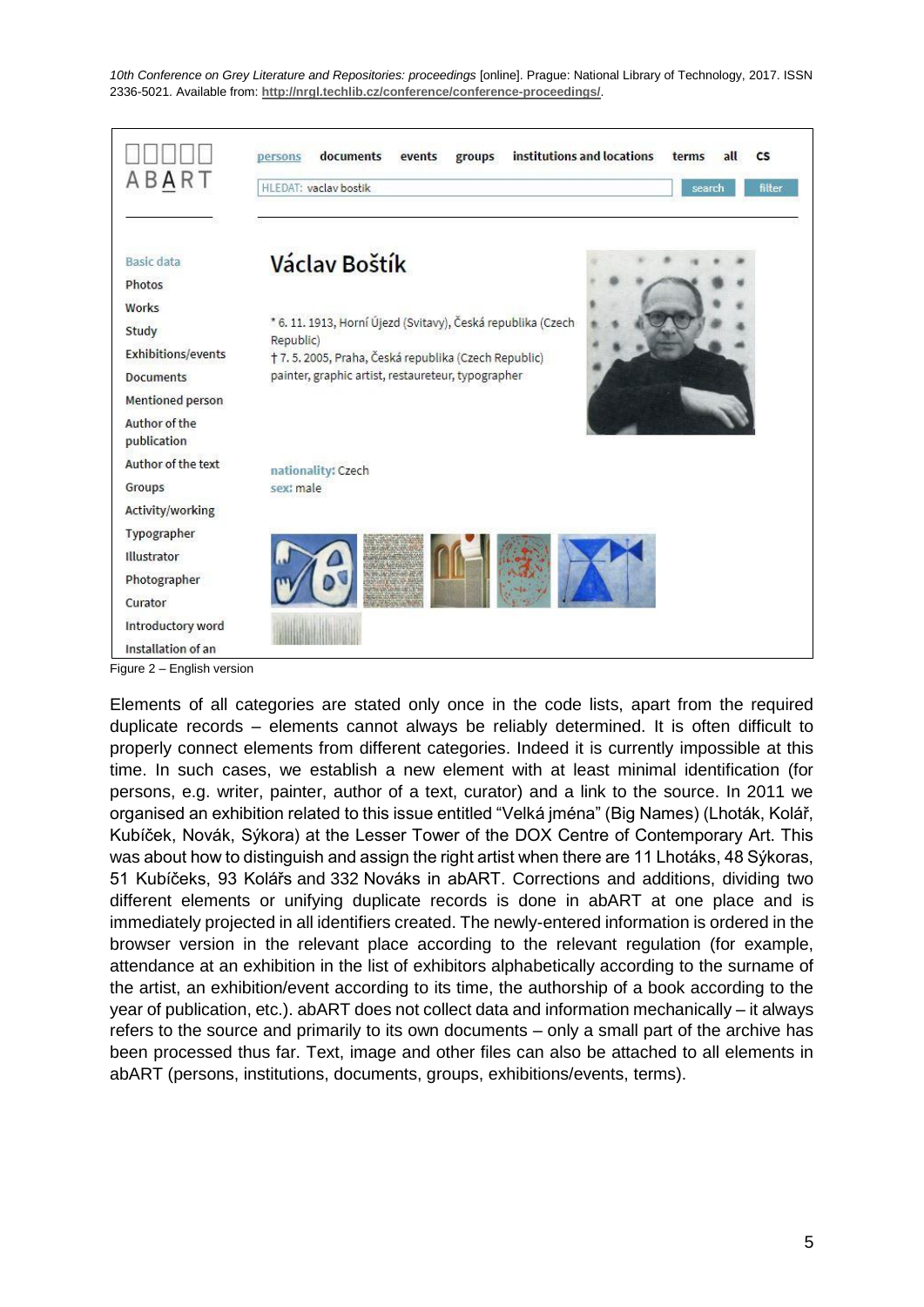

Figure 3 – Karel Hynek Mácha *–* photograph

We are progressively matching persons, documents, institutions, communities etc. with the records in the databases of the National Library of the Czech Republic. Assuming the identification numbers of persons and the national bibliography numbers of documents makes it possible to automatically link abART to the National Library, or to other databases that also work with primary keys taken from the National Library, for example Wikipedia. However, some 35,149 persons that national authority databases do not specify are currently entered in abART. These are principally persons specified in abART by way of several identifiers (date and place of birth, date and place of death, profession, attendance at exhibition, authorship of book, authorship of text, work, etc.). The National Library now refers to abART as a reliable source more and more often in authoritative records and could therefore take persons sufficiently defined by identifiers into national authority databases and assign them with identification numbers. The identification of persons is generally relatively simple. What is more complicated, however, is the unambiguous determination of other elements *–* institutions, groups, documents, exhibitions/events, places of birth or death, work. Places of birth (death) are often unclear in national authority databases and are moreover specified in Czech in a case other than the nominative. By taking the places of birth (death) from the National Library, we carried a great many inaccuracies over to abART.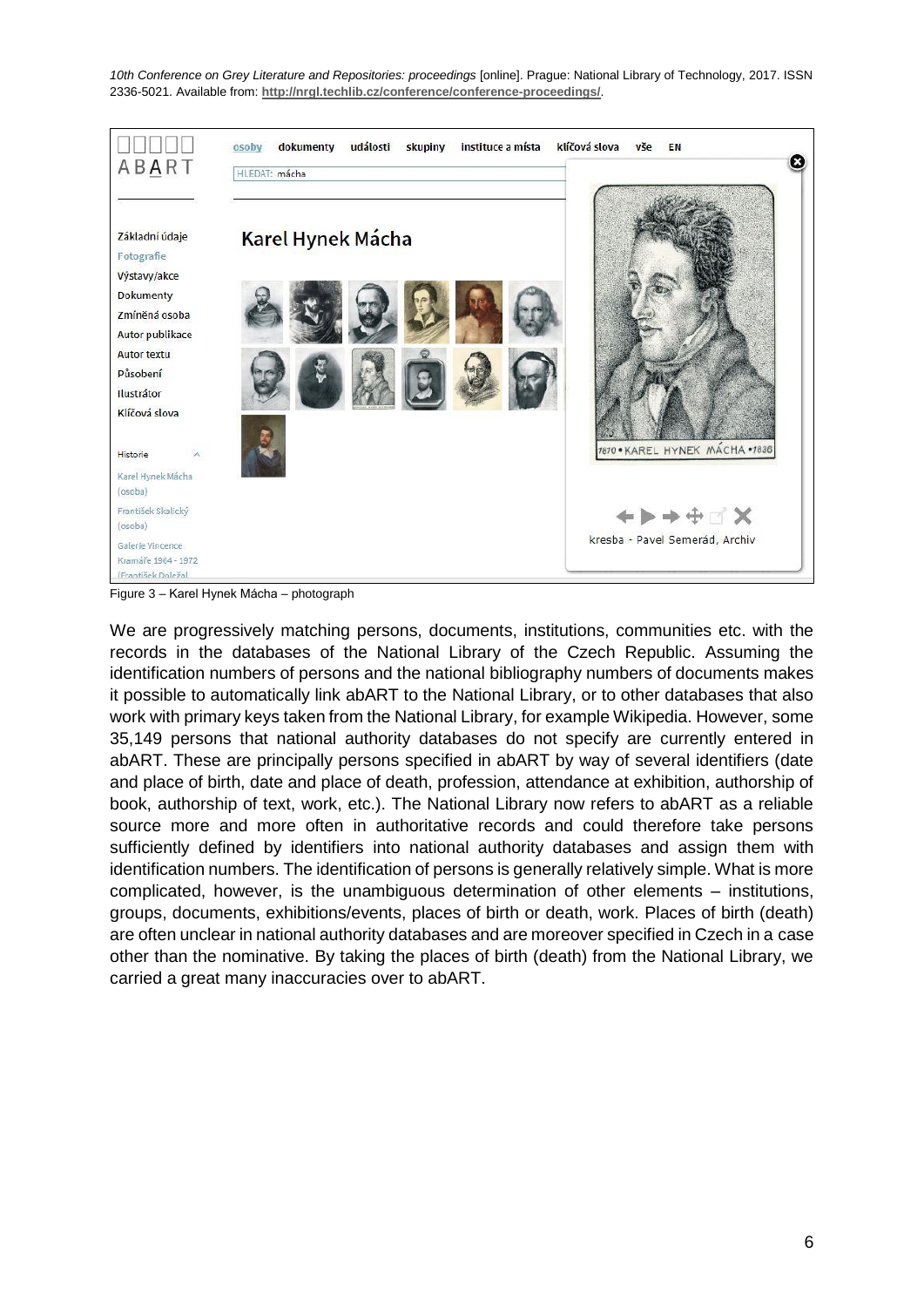|                   |                                   | Přidat do schránky                                                                                      | Uložit/odeslat |
|-------------------|-----------------------------------|---------------------------------------------------------------------------------------------------------|----------------|
|                   | AUT - Úplné zobrazení záznamu     |                                                                                                         |                |
|                   | Zvolte formát: Standardní -- MARC |                                                                                                         |                |
| Záznam 1 z 1      |                                   |                                                                                                         |                |
| Ident. číslo      | io200105814                       |                                                                                                         |                |
| Záhlaví           | OMIvnář. Miroslav. 1938-          |                                                                                                         |                |
|                   |                                   |                                                                                                         |                |
| Biogr/Hist. údaje |                                   | Narozen 10.10.1938 ve Lhotce, Jako profesionální výtvarník se věnuje plastice, malbě, šperku a plaketě. |                |
| Zdroj             | Vltavotýnské výtvarné dvorky 2001 |                                                                                                         |                |

Figure 4 *–* AUT – full display of record

There are more than thirty communities taking the name of Lhotka in the Czech Republic. For this reason, abART always specifies the district or the superior municipality as part of the name of the community. The record \* Lhotka, Klášterec nad Orlicí (Ústí nad Orlicí) means that the relevant person was born in the community of Lhotka that is part of the municipality of Klášterec nad Orlicí in the district of Ústí nad Orlicí.



Figure 5 – Miroslav Mynář – basic data

We term identifiers between elements of categories as "roles". With regard to a document, a person might be, for example, the author of a work or publication, the author of a text (an article in an anthology, magazine), a typographer, an illustrator, a translator, a photographer, he/she might be the subject-matter of a book or might feature prominently in the document (in a dictionary, encyclopaedia, catalogue). In such cases we talk of a strong person–person identifier in the document. A weak identifier (person–person mentioned in the document) allows us to create registers of books, catalogues, magazines, articles, etc. In abART. The roles of institutions in relation to a document are, for example, publisher or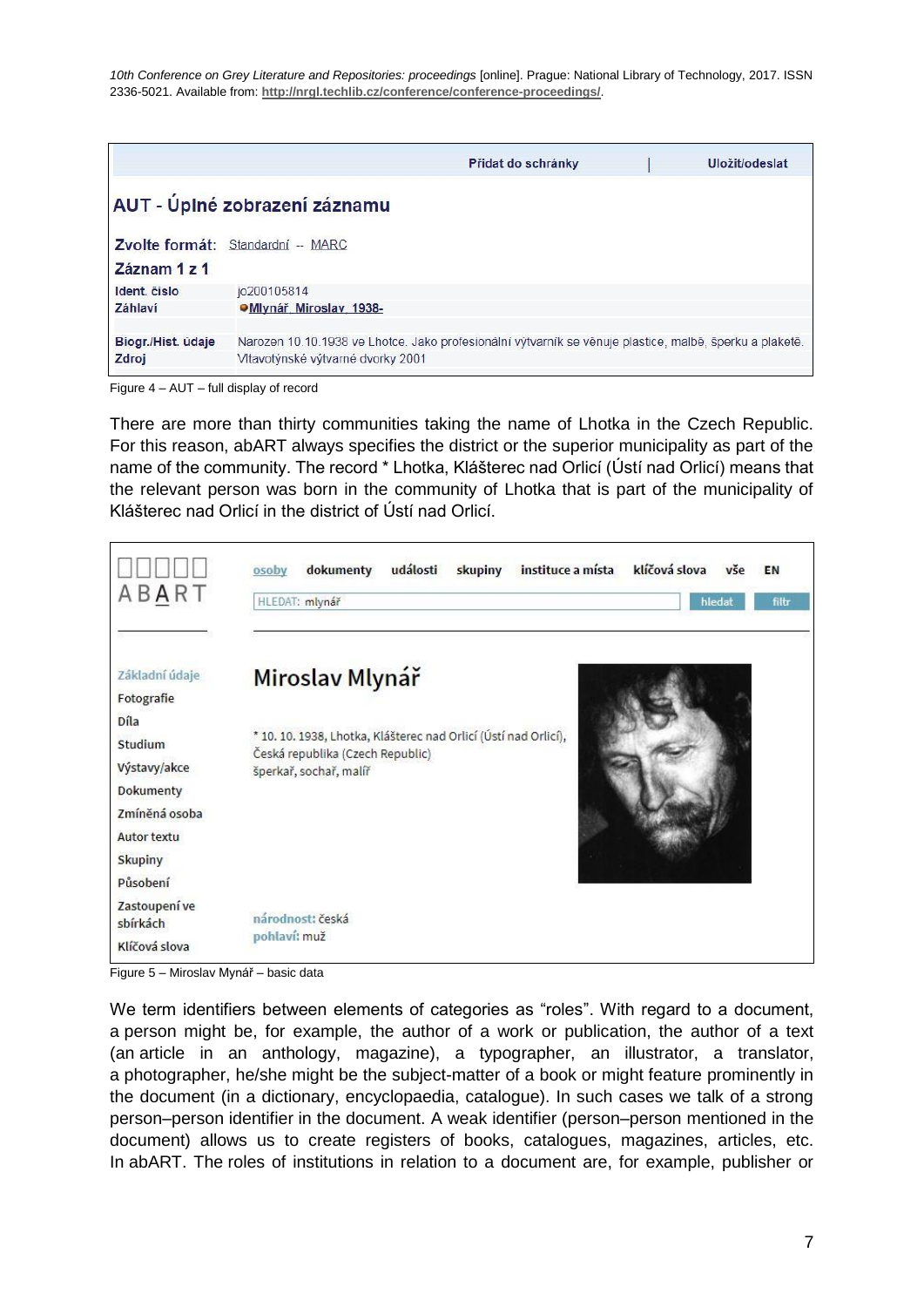printer. The location of a document (book, magazine, cutting, invitation, poster, work, etc.) is a special multiple identifier (document-institution).



Figure 6a – Bohumil Kubišta. Self-portrait *–* location

| ABART                  | instituce a místa<br>klíčová slova<br>dokumenty<br>události<br>osoby<br>skupiny<br>vše<br>EN<br>HLEDAT: kubišta<br>hledat<br>filtr                           |  |  |
|------------------------|--------------------------------------------------------------------------------------------------------------------------------------------------------------|--|--|
| Základní údaje         | Autoportrét (Podobizna muže)                                                                                                                                 |  |  |
| Fotografie             |                                                                                                                                                              |  |  |
| Osoba v dokumentu      | instituce, obec, kód umístění, způsob nabytí, rok nabytí, poznámka                                                                                           |  |  |
| Materiál               | □ Galerie Benedikta Rejta, Louny (Louny), , , pod názvem Vlastní podobizna                                                                                   |  |  |
| Technika               | □ Galerie Středočeského kraje (GASK), Kutná Hora (Kutná Hora),,, na rubu grafiky je text, jde                                                                |  |  |
| Reprodukováno/otištěno | tedy o stránku z Časopisu Červen I, 1918-1919, č. 19-20, s. 275                                                                                              |  |  |
| Vystaveno              | □ Galerie výtvarného umění, Karlovy Vary (Karlovy Vary), , , na rubu grafiky je text, jde tedy o<br>stránku z Časopisu Červen I, 1918-1919, č. 19-20, s. 275 |  |  |
| Umístění               | □ Kooperativa pojišťovna, a.s., Vienna Insurance Group, Praha, , , rozměry 23 x 15,5 cm                                                                      |  |  |
|                        | □ Moravská galerie v Brně, Brno (Brno-město), , ,                                                                                                            |  |  |
| $\lambda$<br>Historie  | □ Národní galerie v Praze, Praha, , , Národní galerie v Praze                                                                                                |  |  |

Figure 6b – Bohumil Kubišta. Self-portrait *–* location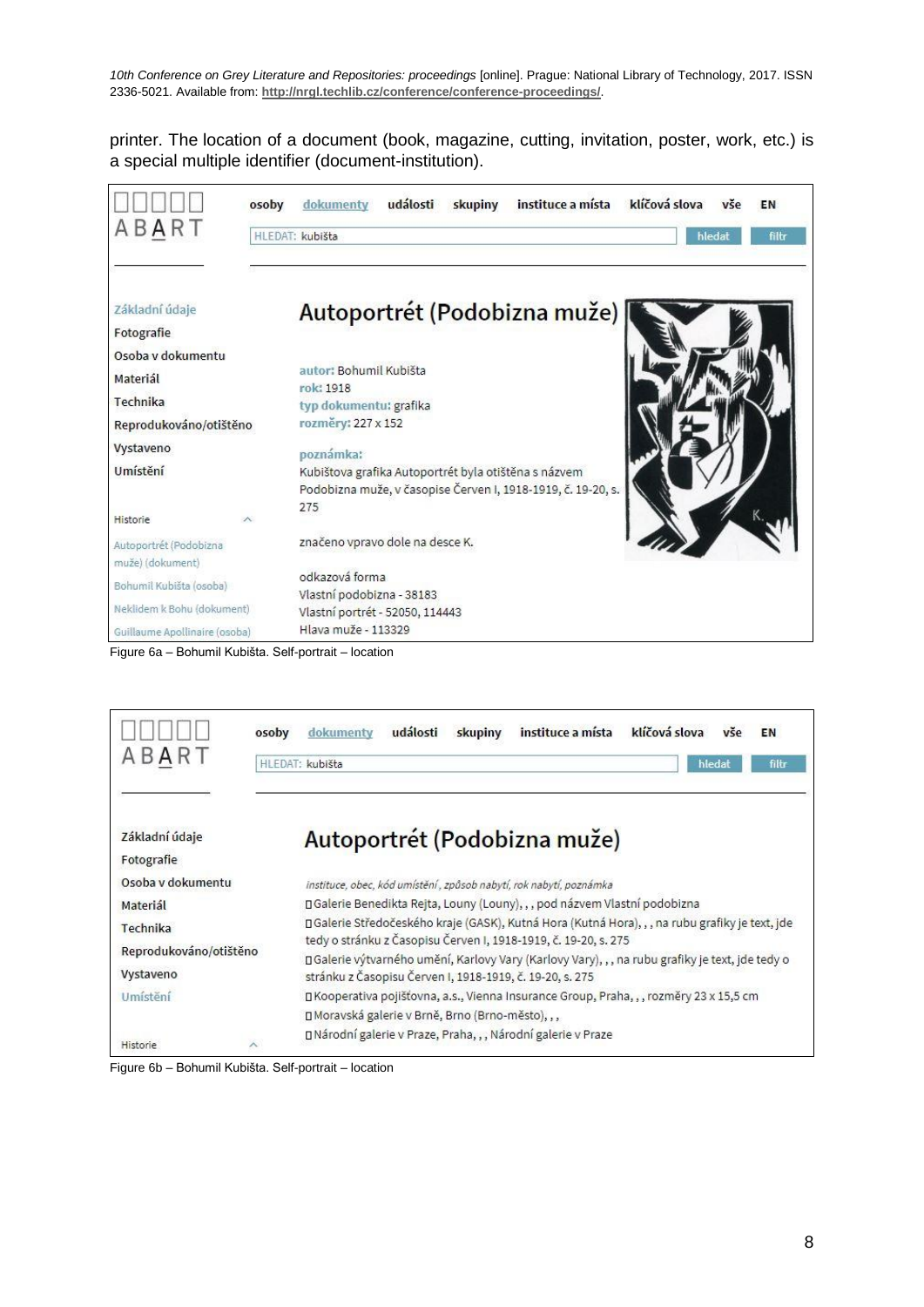#### **abART is a product, a tool and a process.**

#### **As a product**

abART generates overviews of exhibitions, awards, representations in collections, memberships of groups, lists of exhibitors, authors of texts, lists of literature, content of books, anthologies and magazines and registers.

#### **As a tool**

abART generates anniversaries, jubilees, natives and regional personalities, enables the export of selected data to other databases and to websites. As an example, two randomly chosen anniversaries of birthdays and two anniversaries of death from abART are shown on the archive homepage every day (artarchiv.cz). In addition to a date, such export is conditional on the existence of a portrait photograph.

#### **As a process**

abART shows errors and shortcomings, enables collective corrections and is updated daily.

#### **Grey literature**

In addition to basic sources (for the Archive these are catalogues, books, anthologies, magazines, articles, invitations, posters), abART also distinguishes another two hundred types of documents (including photographs, letters, New Year cards, calling cards, wedding announcements, death notices, handouts, texts, etc.). A number of these are categorised as grey literature: for example, press releases, university papers and dissertations, anthologies, annual reports, lists of work, overviews of exhibitions and lists of exhibited work. Other types of documents can be added to abART as required. abART processes all types of documents, including grey literature, in the same way. The grey literature processed in abART is shown in the browser version in the same way as other types of documents. In other words, it can be searched using full-text, identifiers and filters.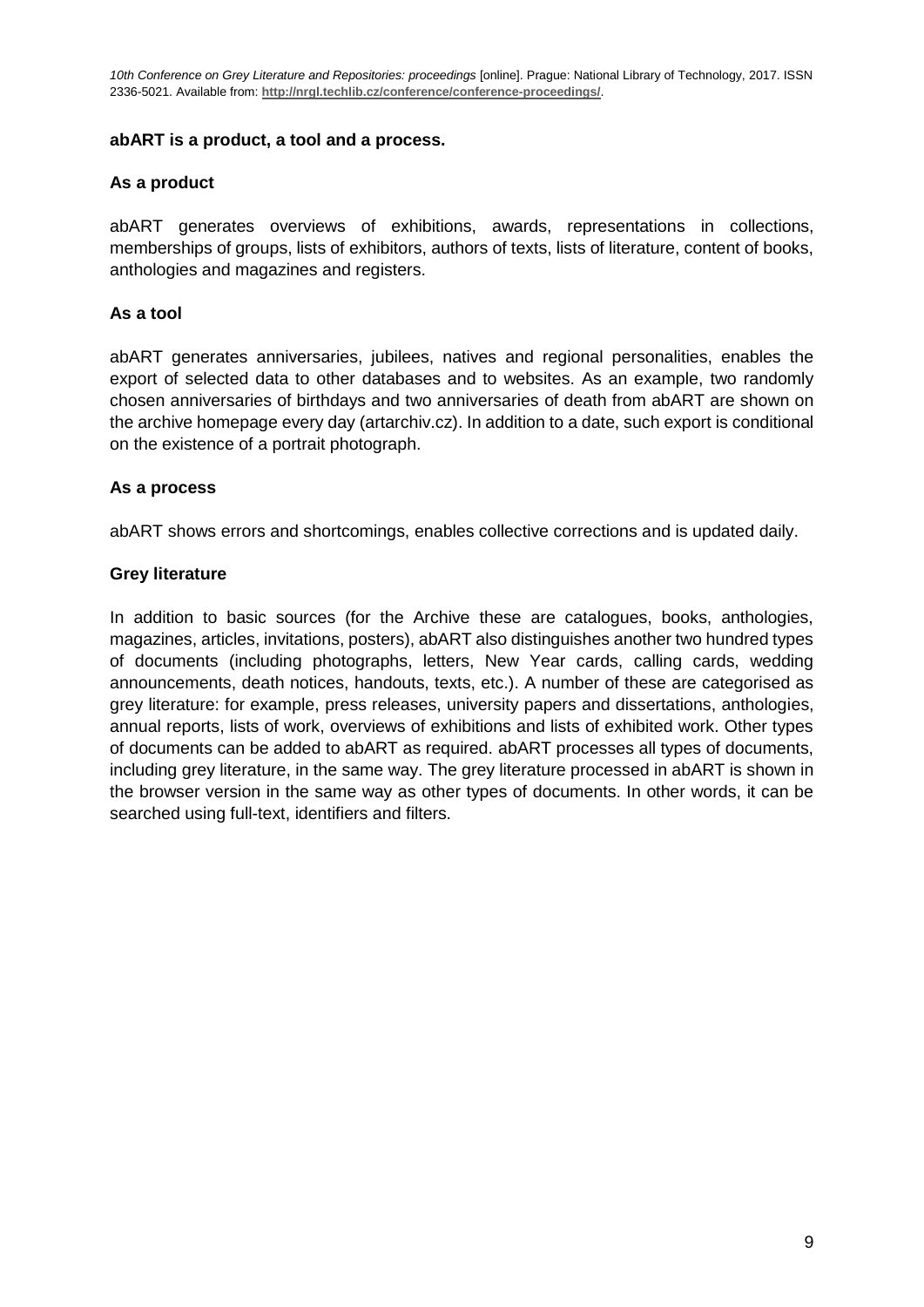|                    | osoby                        | klíčová slova<br>události<br>instituce a místa<br>dokumenty<br>skupiny<br>vše<br>EN |
|--------------------|------------------------------|-------------------------------------------------------------------------------------|
| BART               | HLEDAT: medek                | hledat<br>filtr                                                                     |
|                    |                              |                                                                                     |
| Základní údaje     |                              | Mikuláš Medek                                                                       |
| Fotografie         |                              |                                                                                     |
| Díla               | katalog autorský             |                                                                                     |
| Studium            | rok vydání, název (podnázev) |                                                                                     |
| Výstavy/akce       | 1965                         | Mikuláš Medek: Výběr obrazů z let 1947-65                                           |
| Dokumenty          | ■1966                        | Mikuláš Medek                                                                       |
| Zmíněná osoba      | ■1966                        | Mikuláš Medek: Dvacet dosud nevystavených obrazů z let 1960/65                      |
|                    | 1967                         | Mikulás Medek                                                                       |
| Autor publikace    | ■1968                        | Mikuláš Medek: Peintures, Paintings, Bilder 1958 - 1967                             |
| <b>Autor textu</b> | 11969                        | Mikuláš Medek: Projektanti věží                                                     |
| Skupiny            | 1969                         | Mikuláš Medek: Kresby a ilustrace (1. výstava Tváře)                                |
| Typograf           | 1969                         | Mikuláš Medek: Obrazy 1944 - 1969                                                   |
| Ilustrátor         | 1969                         | Mikuláš Medek                                                                       |
|                    | ■1970                        | Mikuláš Medek Prag (Im Kunstkreis Leinfelden)                                       |
| Fotograf           | ■1975                        | Mikuláš Medek: Výstava obrazů                                                       |
| Zastoupení ve      | 1976                         | Mikuláš Medek 1926 - 1974                                                           |
| sbírkách           | ■1988                        | Mikuláš Medek: Vybrané obrazy z let 1944 / 1974                                     |
| Klíčová slova      | 1990                         | Mikuláš Medek: Obrazy (Výběr z tvorby)                                              |
|                    | 1990                         | Mikuláš Medek: Malířské dílo 1942-1974                                              |
|                    | 12002                        | Mikuláš Medek                                                                       |

Figure 7a Mikuláš Medek – documents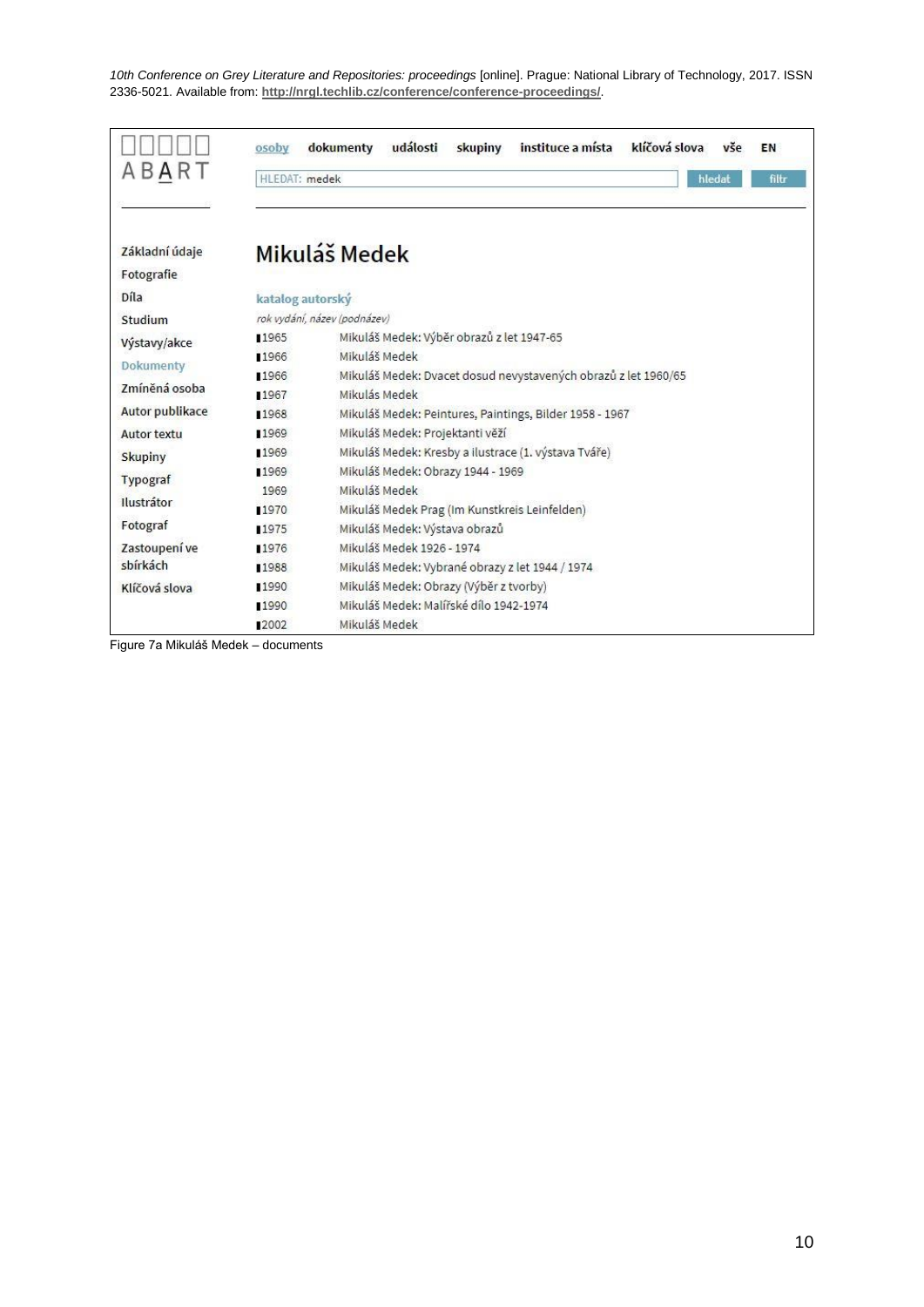|                              | seznam článků/soupis literatury                                                                                      |  |
|------------------------------|----------------------------------------------------------------------------------------------------------------------|--|
| rok vydání, název (podnázev) |                                                                                                                      |  |
| 1966                         | Referáty o výstavě československého umění současnosti v Západním Berlíně<br>1966                                     |  |
| seznam vystavených prací     |                                                                                                                      |  |
| rok vydání, název (podnázev) |                                                                                                                      |  |
| 1966                         | Aktuální tendence českého umění I / Tendances actuelles de l'art tchèque                                             |  |
| 1967                         | 17 tsjechische kunstenaars (autorské medailony, seznam vystavených prací)                                            |  |
| ■1968                        | (300 5 50) (Vystavené práce)                                                                                         |  |
| ■1968                        | Nové věci                                                                                                            |  |
| 1976                         | Medek Austellung                                                                                                     |  |
| 1991                         | Seznam exponátů pro výstavu In memoriam                                                                              |  |
| 1995                         | Oblastní galerie v Liberci Umění frotáže 25. 5. - 9. 7. 1995 (Seznam<br>výstavených děl)                             |  |
| n1995                        | Přírůstky sbírek 1989 - 1993                                                                                         |  |
| 1998                         | Podoby fantaskna v českém výtvarném umění 20. století (Seznam<br>vystavených prací, resumé)                          |  |
| 2003                         | Ohlédnutí, Výstava k 50. výročí právní samostatnosti Oblastní galerie v<br>Liberci (Seznam vystavených děl, 2. část) |  |
| soupis díla                  |                                                                                                                      |  |
| rok vydání, název (podnázev) |                                                                                                                      |  |
| 1976                         | Ausstellung Mikuláš Medek, Museum Bochum, 1976 (Werkverzeichnis)                                                     |  |
| neadováno                    | Návrh zápůjček obrazů Mikuláše Medka ze zahraničních a soukromých sbírek                                             |  |
|                              | nedatováno Díla Mikuláše Medka ve veřejném majetku                                                                   |  |

Figure 7b *–* Mikuláš Medek – documents

# **Conclusion**

The Archive maintains a large number of documents that are not traceable in other libraries and archives, or which can only be traced with much difficulty. All types of documents processed in abART are easily accessible, including grey literature. The best-known artists, art historians are processed, as are current events and orders, less-frequented authors, profiles of all groups and exhibition halls, regional and local personalities. The information stored in abART finds new connections thanks to its identifiers to non-artistic spheres (theatre, film, literature, music, history, etc.).

The Archive fills and improves a freely-accessible database, makes archived documents available and lends them for exhibitions, runs a study room, provides libraries and galleries duplicate books, catalogues and magazines, organises exhibitions and forums about art, and so on. The strengths of the Archive are having its own sources of information, its unique information system, the size of its database, the number of identifiers, its non-selective policy and its openness. Weaknesses? The status of the organisation, insufficient cooperation with experts and institutions, unsuitable capacity, poor publicity and marketing, insufficient